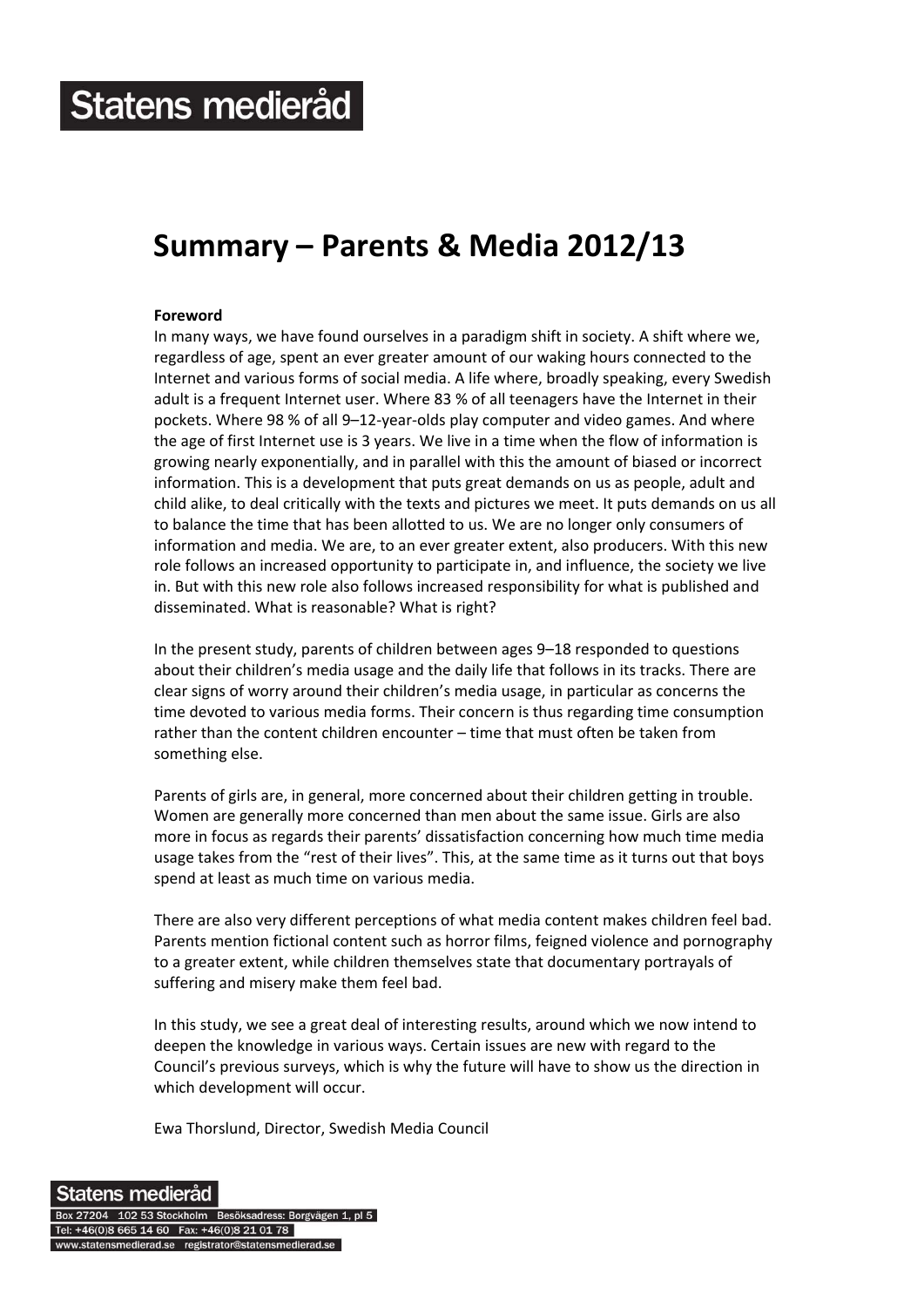#### **Introduction, background, method and reading instructions**

This is an account of the results from a survey of guardians' attitudes towards their children's media usage, aspects of protection as regards media content, and opinions on harmful media influence. The data from the Kids & Media 2012/13 survey being reported here consists of questions to guardians of children between the ages of 9 and 18; it was therefore not the children themselves who responded to the questions. The results are reported thoroughly and divided into three age groups of children, which are mentioned only by numbers in the running text: 9–12 (years), 13–16 (years) and 17–18 (years).

The Media Council committee, which came to an end in 2011 when the Swedish Media Council was formed, conducted the 2005, 2006, 2008 and 2010 Kids & Media surveys. These did not cover children older than 16 years, which is why the result from the 17–18 group cannot be compared with the results of the earlier surveys. The media landscape is changing quickly, which is why new questions are arising while others lose their relevance. The 2012/13 survey has also been designed in collaboration with the Media Authority in Norway and the Department for Media Education and Audiovisual Media in Finland, our neighbouring countries' counterparts to the Swedish Media Council, for the purpose of generating a joint Nordic report with comparable data. This has meant reformulating certain questions and changing response alternatives, which means it is not always possible to make direct comparisons with the results from the 2010 survey. In the cases where there is comparable data between both studies, this is reported in the running text and tables. Nor is it possible, for statistical reasons, to make safe comparisons with the three oldest surveys (see appendix).

Previously during 2013, the Swedish Media Council published Kids & Media 2012/13, where media habits and attitudes toward the media among children and young people aged 9–18 were studied; as well as Little kids & Media 2012/13, on media habits in children ages 0–8 and their parents' attitudes towards this. The issues reported on here thus apply only to parents of children ages 9–18. Data on parents' attitudes towards younger children's media usage is reported in Little kids & Media 2012/13.

The basis for this report consists of a postal survey sent out to 2 000 parents of children ages 9–18. Statistics Sweden carried out the collection of data, which ran from 26 October 2012 to 16 January 2013. The selection of respondents was independent and random. The frequency of response was 41.5 %. This is relatively low compared with earlier Kids & Media surveys. The decreasing frequency is, however, something that has been observed for a long time in various types of polls with random selection, both in Sweden and internationally. The causes of this have not yet been made clear. The future will show us whether it is possible to continue with surveys that use independent and random selection, or if alternative methods for data collection may be used.

In general, it is a matter of the group of parents of children ages 17–18 being studied for the first time, which means comparison material for this age group is missing. For the other age groups, comparable data has been reported – in the cases where such data exists – in connection with the respective questions.

To check how the ages of the parents influence their attitudes towards their children's media usage, they were divided into three age ranges: under 40, 40–49, and over 50.

Statens medieråd Box 27204 102 53 Stockholm Besöksadress: Borgvägen 1, pl 5 Tel: +46(0)8 665 14 60 Fax: +46(0)8 21 01 78 ww.statensmedierad.se registrator@statensmedierad.se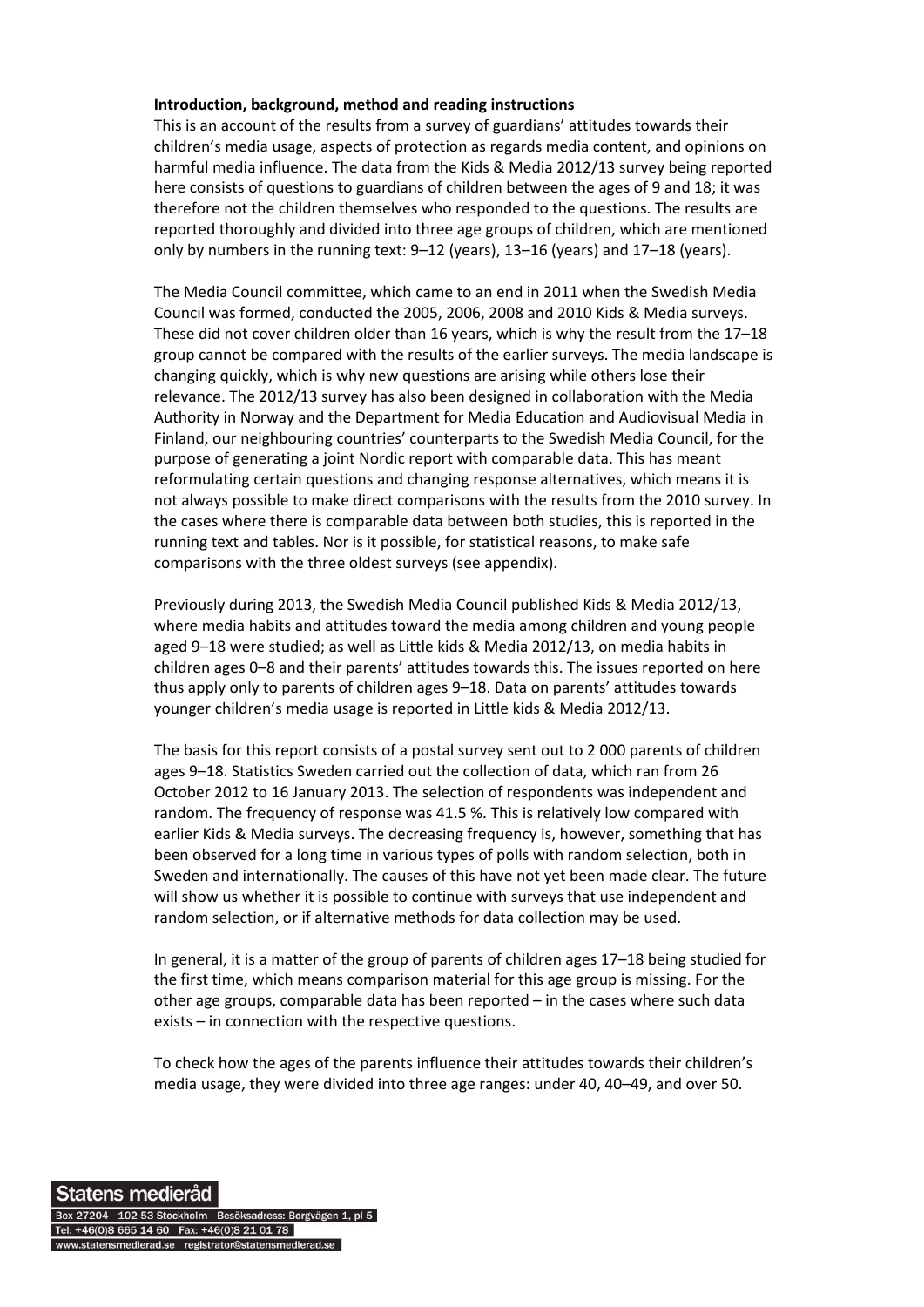| Parents' age        | Children's age |               |                 |       |
|---------------------|----------------|---------------|-----------------|-------|
|                     | $9-12$ years   | $13-16$ years | $17 - 18$ vears | Total |
| -39 years           | 68 %           | 25 %          | 6 %             | 99 %  |
| 40-49 years         | 43 %           | 39 %          | 18 %            | 100 % |
| $50 + \text{years}$ | 15 %           | 38 %          | 47%             | 100 % |

There is thus a large covariance between the ages of the parents and the ages of the children: a majority of parents under 40 have children ages 9–12, and nearly half of the parents over 50 have children over 16. This means that what appears at first glance to be differences in attitude between parents of different ages can depend in part on the fact that these attitudes concern children of different ages. It is not possible, however, to report on data for how different older parents responded within each individual age range for children, as the data material is entirely too small to allow for such analyses.

It was significantly more common for women to respond to the surveys than for men to do so. Despite the questionnaire being sent out to as many men as women, the response base consists of 65 % women and 35 % men. This is a consistent pattern in most surveys of this kind.

#### **Summary**

This section presents the results where the differences are greatest between different groups: the guardians' gender and ages, or the children's ages, or where there have been substantial changes since the 2010 survey.

In general, there are larger proportions of parents who express positive attitudes towards TV, the Internet, and computer games than express negative attitudes. Computer games, however, are the form of media that has the highest share of negative opinions from the parents' side. Above all, they think that computer games are addictive. On the other hand, only a small proportion of parents think that children become aggressive because of computer or video games. The attitudes towards TV and film, respectively, are similar, with a few exceptions. While the Internet is regarded to a greater extent as addictive, and that children learn both good and bad things from the Internet, they state that TV and film make their children passive to a greater degree.

The proportion of parents who are concerned that their children will encounter unpleasant things on the Internet has increased since 2010. This applies to all the phenomena asked about (see Diagram 7). It has not become more common, however, for children to have experience of phenomena that can be perceived as objectionable or threatening in any regard besides two: among children ages 9–12 the share of parents who indicate that their child came in contact with pornography on the Internet has increased, and among both 9–12 and 13–16 the proportion who state their child has chatted via web camera has increased. Women are concerned to a significantly greater degree than men about their children encountering something on the Internet. Parents are also more concerned about girls getting in trouble on the Internet than about boys doing so. This applies especially to issues with a sexual connection. The only thing they worry about more regarding boys rather than girls is that they spend so much time on games or the Internet that they become socially isolated.

## Statens medieråd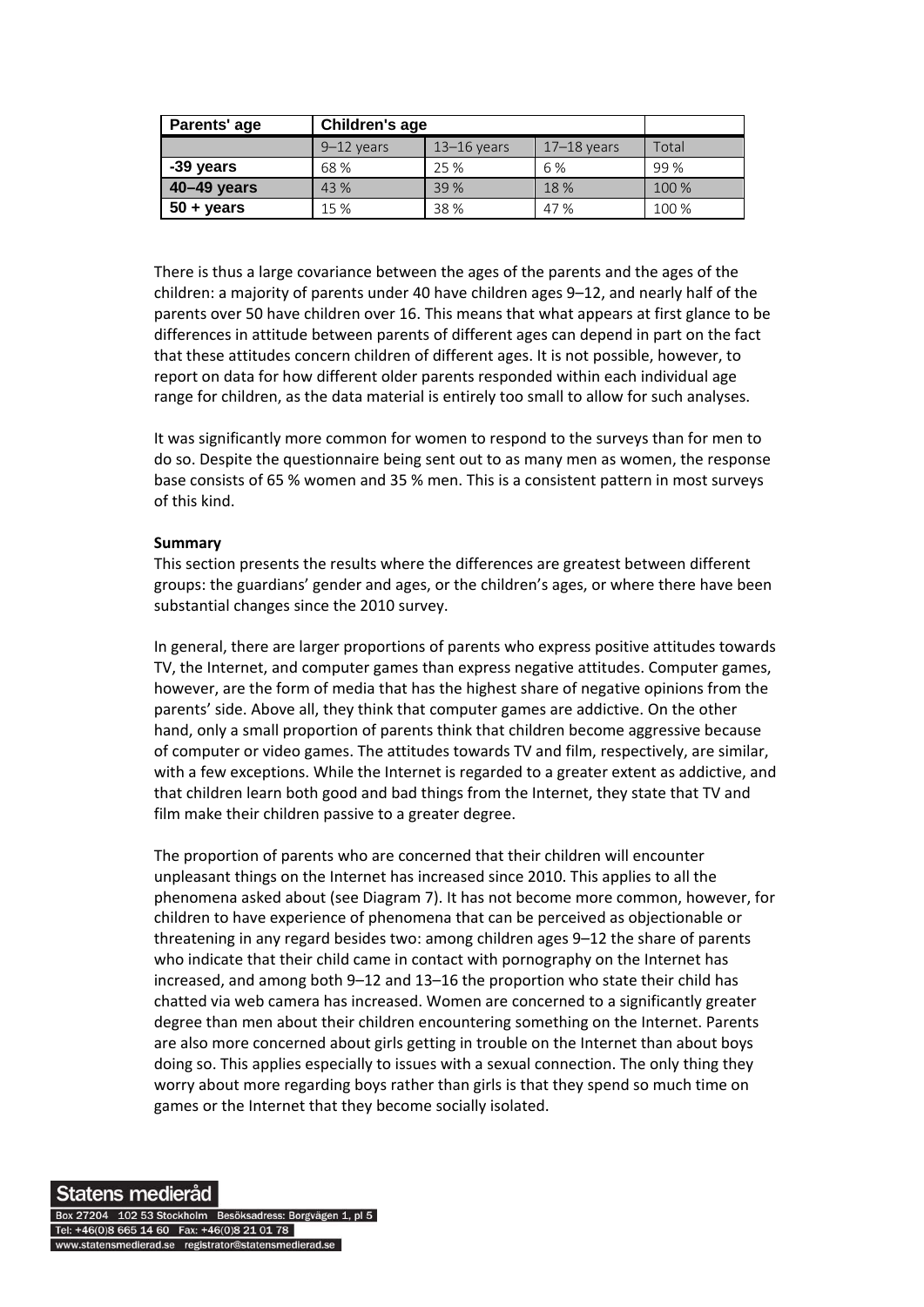A majority of parents state that protecting children on the Internet works poorly. They are also – to a lesser extent – critical of how protecting children works when it applies to computer games, while they are quite satisfied with how it works when it applies to TV and DVD. They are most satisfied with the protection of children in cinemas. Cinemas are the only area of media where age limits are fixed by law. Paradoxically enough, parents think at the same time that age limits in all areas – TV, the Internet, DVD, computer games and cinemas – should be recommendations rather than fixed by law. Women are significantly more critical than men of how protecting children works, and more positive towards age limits fixed by law. The presence of siblings seems to have an effect on parents' attitudes on issues of child protection and media regulation: parents of children who have older siblings express a greater degree of dissatisfaction with how protecting children works when they use media. One explanation could be that following recommendations and age limits is regarded as simpler if the child does not have older siblings who tempt them with more "adult" media content.

Similarly, great differences can be seen in the extent to which parents pay attention to age limits on computer and video games, depending on where in the family the child in question is located. If the child who is the subject of the questions is oldest, a larger share of parents pay attention to the age limits than if the child has older siblings. Once again, there is reason to assume that it will become more difficult to set up rules for media consumption and follow recommendations if there are older siblings in the family. A substantial majority of the parents asked think that the parents themselves should have the greatest responsibility for protecting their children and youth when they use media. At the same time, they express the sentiment that all entities – the industries, school, the state and its agencies–have quite a great responsibility.

A majority of parents think that there is content in the media that can be harmful to children (9–12: 80 %, 13–16: 67 %, 17–18: 67 %). Violence in various forms is primarily mentioned as an example of harmful media content, as are sex and pornography.

The proportion of parents who stated that their children felt bad because of media content they encountered in film, TV, computer and video games or on the Internet has increased compared with 2010. The increase is greatest among ages 9–12 and applies chiefly to the category of "horror film", "pornography", "violence in reality", "feigned violence" and "sexual threats or assaults". The parents thus mentioned primarily media content of a fictional character, which is the direct opposite of what the children themselves indicated were negative media experiences for them. Kids & Media 2012/13 reports on the children's responses, and there it turns out that they state to a greater extent than their parents that materials with a documentary connection made them feel uneasy. A clear sibling effect comes forth on this question as well, where parents of children with older siblings indicated to a greater extent that their child encountered material that made them feel bad.

Finally, parents were asked if they thought their children spent too much time, too little time, or a reasonable amount of time on different activities, both physical and social, such as media use. It came across clearly that parents think media use takes up too much time. Their dissatisfaction with this too large amount of time has increased substantially since 2010, primarily as regards the 13–16 age group. The proportion who think that their child spends too much time on the Internet has increased from 28 % to 41 %, and as regards mobile phone use, from 23 % to 42 %. The children agree with their parents on this, even if the percentages are lower (see Kids & Media 2012/13). Since the use of both the Internet and mobile phones has increased substantially in these age groups, it can be

#### Statens medieråd

Box 27204 102 53 Stockholm Besöksadress: Borgvägen 1, pl 5 Tel: +46(0)8 665 14 60 Fax: +46(0)8 21 01 78 ww.statensmedierad.se registrator@statensmedierad.se